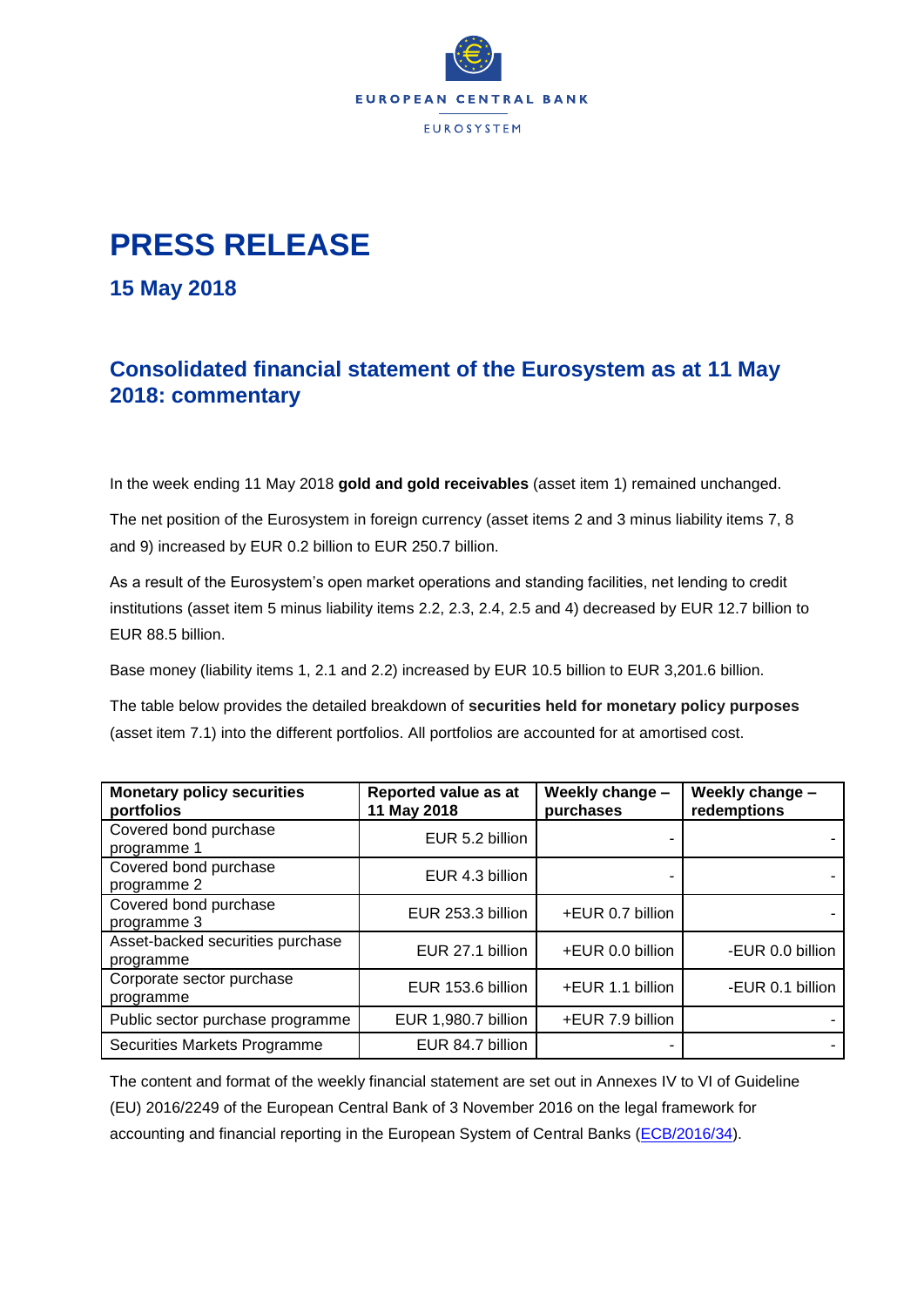## **PRESS RELEASEPRESS RELEASEPRESS RELEASEPRESS RELEASEPRESS RELEASE / 15 May 2018**

The content and format of the weekly financial statement are set out in Annexes IV to VI of Guideline (EU) 2016/2249 of the European Central Bank of 3 November 2016 on the legal framework for accounting and financial reporting in the European System of Central Banks [\(ECB/2016/34\)](http://www.ecb.europa.eu/ecb/legal/1001/1012/html/index.en.html).

**European Central Bank** Directorate General Communications, Global Media Relations Division Sonnemannstrasse 20, 60314 Frankfurt am Main, Germany Tel.: +49 69 1344 7455, E-mail: media@ecb.europa.eu, Website: www.ecb.europa.eu